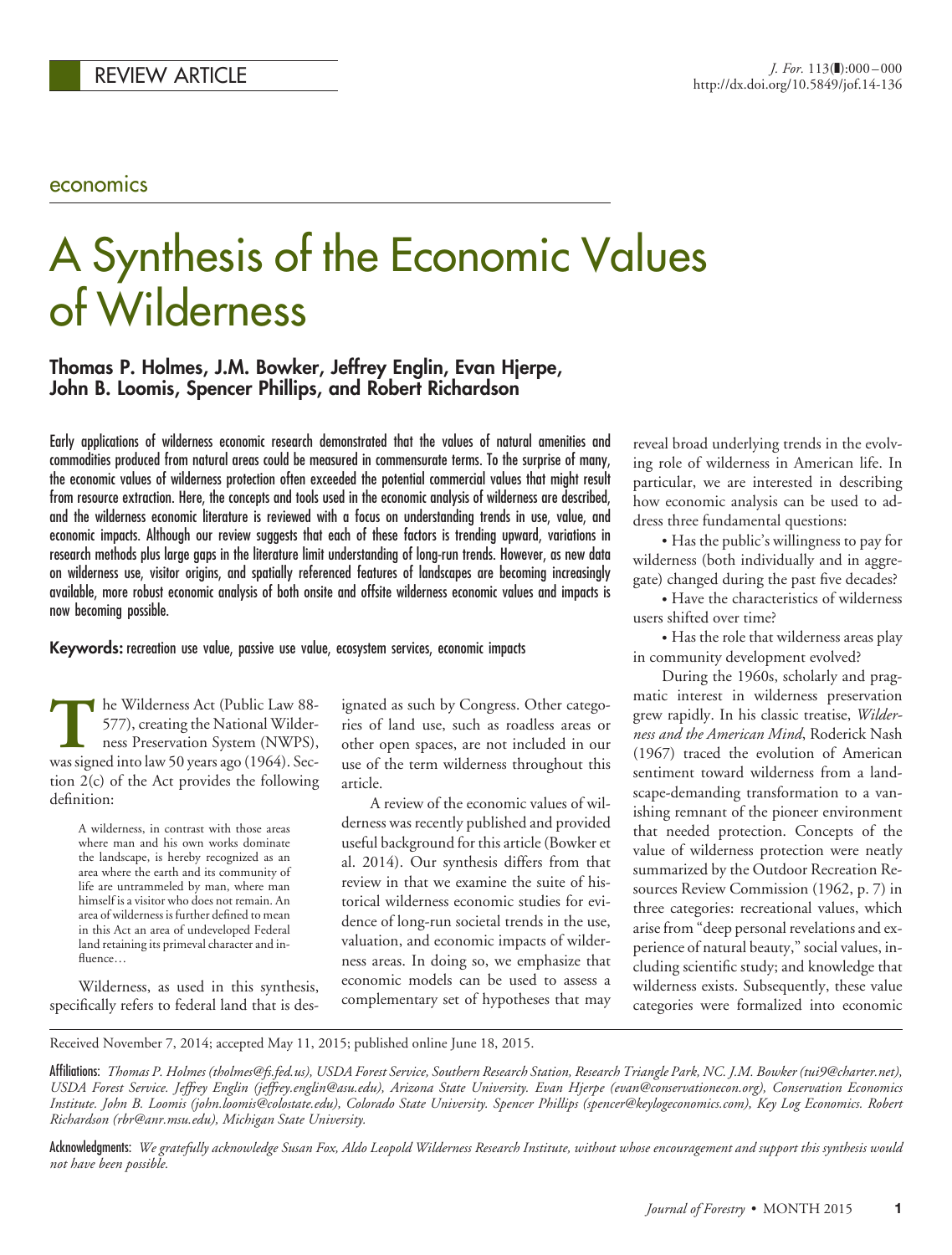arguments for wilderness preservation by a team of economists at Resources for the Future, led by John Krutilla (Krutilla and Fisher 1975).

In developing an economic approach to wilderness preservation, Krutilla thought that it was necessary to quantify both the benefits of wilderness preservation and the costs in terms of foregone (or postponed) development of natural areas. In doing so, Krutilla (1967) recognized how the passage of time can influence the computation of the benefits and costs inherent in decisions of whether or not to preserve natural areas of national significance. In particular, he argued that (1) wilderness areas represent unique conditions that, once developed for productive purposes, are largely irreproducible, (2) the supply of natural environments cannot be enlarged but can only diminish, (3) individual and aggregate willingness to pay for direct association with undisturbed natural environments will increase over time due to increasing levels of income, education, and population and (4) over time, technological advancements will decrease the reliance of society on natural resources that may be extracted from pristine natural areas. The interaction of these supply and demand factors led him to predict that the value of wilderness protection, relative to the value of resources that might be extracted from such natural environments, would increase over time. Although this conceptual framework for wilderness preservation was then considered novel (Porter 1982) and was subsequently applied to the empirical analysis of a range of policy issues (Krutilla and Fisher 1975), the fundamental hypothesis that the value of wilderness protection will increase over time has not been rigorously evaluated.

In the next two sections, we describe what is meant by economic value and economic impact and explain why these two economic measures cannot be added together. Then we review the studies that have estimated wilderness economic values, including a relatively new approach that estimates the value of wilderness that is capitalized into nearby residential property values. This is followed by a summary of what is known about the impact of wilderness areas on jobs and income in gateway communities and regional economies. In the final section of the article, we present our conclusions and provide our thoughts on some key unanswered questions in wilderness economics.

## **Economic Concepts of Value**

Wilderness areas are public goods, and the amenity values provided by the preservation of wilderness cannot be purchased in established markets. Consequently, the value of wilderness protection must be measured using nonmarket valuation methods. The conceptual basis for measuring economic values for public goods is found in the theory of welfare economics, and several theoretical measures that describe the economic value, benefits, or willingness to pay for environmental amenities have been developed (Flores 2003). It has been demonstrated that differences between these theoretical measures, when applied to empirical estimates of environmental value, are small and are generally less than the errors incurred by estimation (Willig 1976). Consequently, we use the terms *economic value*, *economic benefits*, and *willingness to pay* synonymously in this article.

An essential concept used to describe the economic value of onsite wilderness activities is known as "consumer surplus" and refers to the difference between the maximum amount a consumer is willing to pay for a consumer good and the amount actually expended (e.g., for a historical review of this concept, see Currie et al. 1971). Consumer surplus traditionally refers to how much better off an individual is by consuming the chosen good rather than allocating the actual expenditure to some other consumer good.

During the second half of the 20th century, welfare economic concepts were refined to include the valuation of natural environments. Based on a suggestion made by Harold Hotelling to the Director of the National Park Service, Marion Clawson and Jack Knetsch (Clawson and Knetsch 1966) developed a method for measuring consumer surplus based on what is known as the travel cost method. This conceptual step forward set the stage for the development of

several variants of the travel cost method in the following decades and allowed economists to measure the economic "use" value of wilderness and other natural areas. As the name implies, use value refers to the onsite value obtained from direct contact with wilderness (Figure 1). Studies of willingness to pay for wilderness use are often holistic and simply focus on the overall onsite value of a recreational trip. However, as we discuss below, economists are also interested in understanding how specific wilderness characteristics contribute to overall willingness to pay, and modern economic methods are well suited to estimating the values of ecosystem characteristics.

The second main category of economic value as applied to natural areas, first articulated by Krutilla (1967), is known as "passive use value." This offsite value category was originally depicted as being comprised of three related concepts (Figure 1). Existence value is the value derived from knowing that natural areas exist, even if one never plans to visit those areas. Option value is the value of maintaining the option to visit a natural area sometime in the future. Finally, bequest value is the value of passing on natural areas to future generations. The sum of use value and passive-use value is known as total economic value (TEV). Use values, passive use values, and TEVs have been estimated for US wilderness areas (and are discussed below).

We include a fourth offsite wilderness value in our TEV typology that was not emphasized either by the Outdoor Recreation Review Commission (1962) or by Krutilla (1967). This is the amenity value of wilderness areas that is capitalized into nearby residential property values. The conceptual framework used to derive these values is consistent with welfare economic theory (Taylor 2003) and reflects home buyers willing-

## Management and Policy Implications

Economic analysis informs policy decisions within a benefit-cost framework. Although wilderness economics research has generally shown that the economic benefits derived from wilderness activities have increased substantially since the passage of the Wilderness Act 50 years ago, much less is known about the costs of wilderness preservation in terms of foregone jobs and other economic opportunities in wilderness gateway communities. Federal agency planning for existing and potential wilderness areas would benefit from better information on the long-term and recent trends in wilderness use and value. Agency planning for potential wilderness areas would also benefit from a better understanding of the opportunity costs of wilderness preservation. Better information on wilderness value spillovers to nearby gateway communities could also help local planners address emerging trends in rural and exurban economic development.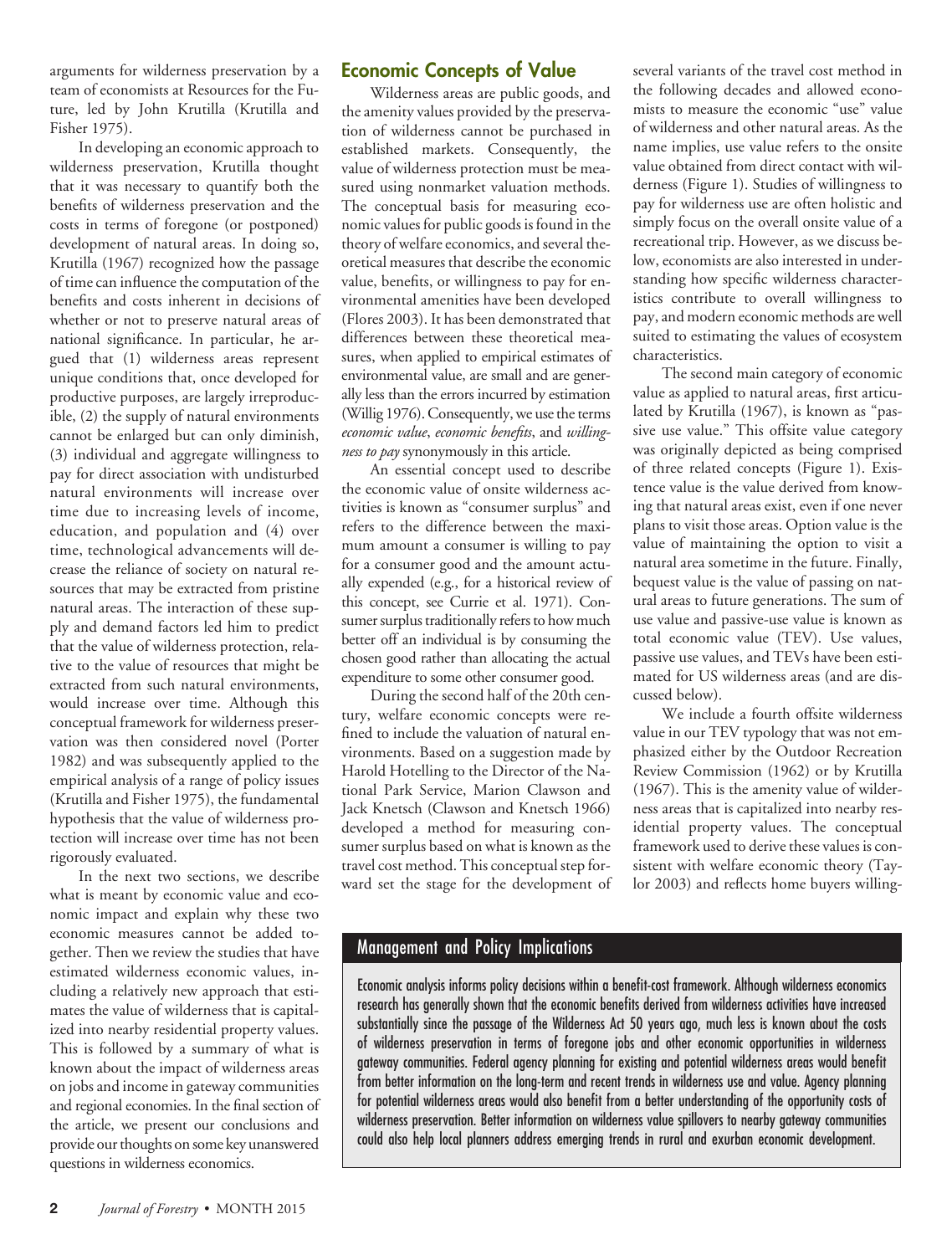

**Figure 1. Wilderness economic values and impacts.**

ness to pay for wilderness-based landscape amenities near their home (Phillips 2000, 2004, Izón et al. 2010). The fact that wilderness-based enhancement of nearby private property values has not been studied until recently may reflect the changing character of rural community development in some regions of the country and the increasing availability of information on residential property transactions and spatially referenced data on land cover and land uses.

## **Economic Impacts**

Although economic measures are based on the worth of objects used in exchange (such as dollars), units of worth cannot be summed together if the conceptual foundation for the economic measures differs. This distinction applies to the economic contributions wilderness areas make to local communities. Above, we discussed the total economic value of wilderness areas in terms of society's willingness to pay for wilderness preservation. This concept differs from the economic impacts wilderness areas have on local and regional economic activity. Economic impact analysis focuses attention on the expenditures made by visitors to wilderness areas and the degree to which those expenditures are translated into jobs. Consequently, economic impacts are connected to the TEV framework using a dashed line (Figure 1). Estimates of the economic impacts of wilderness areas are discussed further below.

# **Wilderness Recreation Values and Use**

#### **Recreation Value per Trip**

Wilderness recreation was the first economic benefit of wilderness to be monetized by economists. Primitive and unconfined recreation is specifically mentioned in the Wilderness Act. It is also one of the purposes of all Federal land management agencies including the National Park Service, US Fish and Wildlife Service and the two multiple use agencies, the US Department of Agriculture (USDA) Forest Service and US Bureau of Land Management (BLM). Techniques for estimating the economic value of recreation to visitors were also well developed and recommended for federal agency use by the US Water Resources Council in the early 1980s (US Water Resources Council 1983). Of course, in the early 1980s there was a common skepticism among federal agency staff (noneconomists and some agency economists) about whether the economic valuation of wilderness recreation could be accurately estimated, and if it could be, whether it should be done. Nonetheless, the USDA Forest Service included wilderness recreation as one of its multiple use "outputs" to be valued in preparing economic values of multiple use resources for the 1985 Resources Planning Act (RPA) program.

In the summer of 1982, Cindy (Sorg) Swanson at the Rocky Mountain Research

Station of the USDA Forest Service and John Loomis (then at US Fish and Wildlife Service) conducted a review of the literature on economic valuation of all recreation activities, including wilderness. At that time, it did not take long to summarize the economic value of wilderness recreation as there were only five studies (Sorg and Loomis 1984). However, estimating the economic value of wilderness recreation was an active area of research subsequently, and by 1988 when the USDA Forest Service asked Richard Walsh (Walsh et al. 1992) to update the 1985 RPA values of Sorg and Loomis, his team found 12 separate studies on the economic value of wilderness recreation with an average value of \$21.47 per recreation day in 1987 dollars (\$45 in 2014). In 1998, Rosenberger and Loomis (2001) were asked to make a further update for the 2000 RPA/Strategic Plan. They located 29 separate estimates of wilderness recreation values averaging \$39 a day in 1996 dollars (\$59 in 2014). The most recent summary of economic values of wilderness recreation was by Bowker et al., published in 2005. Their analysis documented 31 estimates of the economic value of wilderness recreation, with an average value of \$61.47 in 2002 dollars (\$81 in \$2014).

Given the trend in these summary value estimates (Table 1), it might be concluded that the value of wilderness trips is increasing over time—just as Krutilla (1967) predicted. However, caution is warranted before any firm conclusions are drawn. First, we note that the value of a wilderness recreation trip is likely to be sensitive to the geology, climate, and ecosystem characteristics found at the study sites (Figure 1). Failure to address site heterogeneity across study sites is like mixing apples and oranges. Second, the comparability of economic value estimates depends on the research methods used and the underlying assumptions that are made to conduct a study. For example, some studies use surveys asking respondents how much they are willing to pay for preserving new wilderness areas. These studies assume that descriptions of new wilderness areas provided in the survey are adequate for respondents to provide a reliable willingness to pay amount. Other studies use observations of the number of actual wilderness trips taken to estimate values from travel cost models. These studies often assume that a component of travel cost is the opportunity cost of time, which is computed as some proportion of the recreationist's hourly wage rate.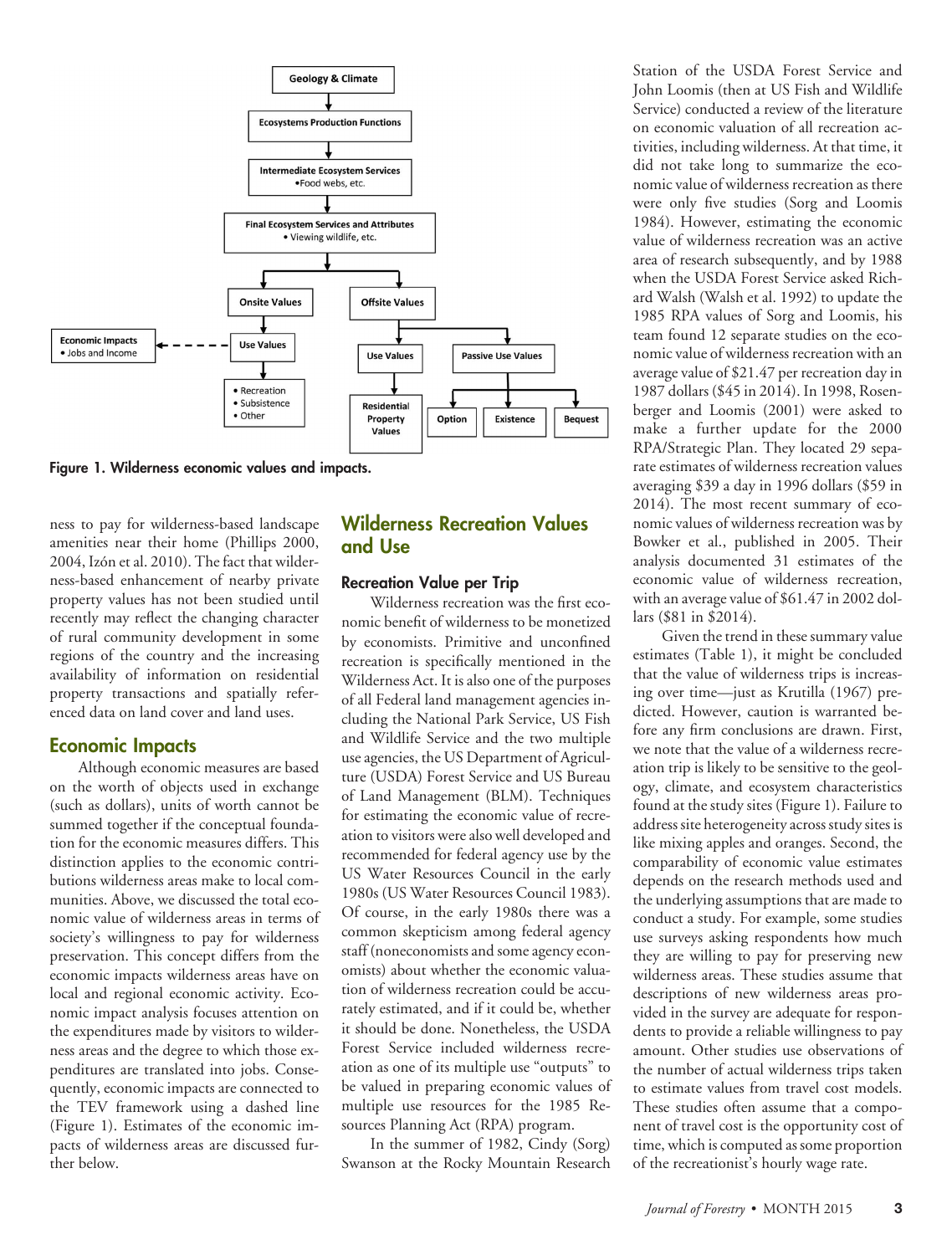#### **Table 1. Summary of onsite recreational use values for wilderness.**

| Study                                                                              | Year published<br>(data year) | Number of<br>studies | Area                                | Consumer surplus<br>$(\$2014)$ |
|------------------------------------------------------------------------------------|-------------------------------|----------------------|-------------------------------------|--------------------------------|
| Summaries of previous studies                                                      |                               |                      |                                     |                                |
| Walsh et al.                                                                       | 1992 (varied)                 | 12                   | Varied                              | \$45                           |
| Rosenberger and Loomis                                                             | 2001 (varied)                 | 29                   | Varied                              | \$59                           |
| Bowker et al.                                                                      | $2005$ (varied)               | 32                   | Varied                              | \$81                           |
| Individual studies (all but Englin et al. 2008)<br>included in Bowker et al. 2005) |                               |                      |                                     |                                |
| Smith and Kopp                                                                     | 1980 (1972)                   |                      | Santa Lucia Mountains, California   | \$30                           |
| Hellerstein                                                                        | 1991 (1980)                   |                      | Boundary Waters, Minnesota          | \$182                          |
| Englin and Shonkwiler                                                              | 1995 (1982)                   |                      | Cascade Mountains, Washington       | \$54                           |
| Englin et al.                                                                      | 2008 (1990-2002)              |                      | Sierra Nevada Mountains, California | \$217                          |

The top half of the table shows average values from previous data summaries that included a heterogeneous set of documented studies. The bottom half of the table shows wilderness values for a more homogeneous set of individual studies that used the travel cost method.

These concerns can be mitigated to some degree by examining only those studies that were published either in refereed journals or book chapters (therefore, readily available for review by the interested reader) and used similar research methods. In the bottom half of Table 1, we list willingness to pay estimates of the value of wilderness recreation (per trip) from a subset of published studies that used travel cost models to estimate onsite recreational use. Although the number of studies available for comparison is reduced from 31 to 4, these studies are quite similar in terms of data sources and research methods. For the three wilderness areas located in Pacific states (California and Washington), we see an upward trend in recreational use values. However, the study from the Boundary Waters Canoe Area, which has unique site characteristics and recreation uses, illustrates the effect of site heterogeneity on value estimates (the value is quite a bit larger than the values for the other studies from that time period). The uniqueness of this area suggests that any evidence of a trend in economic value would require an analysis of historical data collected solely from that wilderness. More generally, historical records (where they could be retrieved) for individual wilderness areas, analyzed with a consistent research approach, would provide a stronger basis for drawing conclusions about trends in wilderness value.

#### **Wilderness Use and Aggregate Recreation Value**

Given our tentative conclusion that willingness to pay for a wilderness recreation trip has increased over time, the aggregate value of wilderness recreation will also logically increase if the total number of wilderness trips increase. Up until the mid-1980s, the standard unit for estimating wilderness

use was a "visitor-day," defined as one person present onsite for 12 hours. This measure is useful because it accounts for the length of stay, and historical records indicate that visitor-days in USDA Forest Service wilderness areas increased from roughly 4.5 million in 1965 to about 11.2 million in 1986 (Lucas and Stankey 1989) or about 4.4% per year. The current system for estimating wilderness use is the number of "visits" which, while being a useful indicator of use frequency (English et al. 2002), it is less useful for understanding use intensity and, unfortunately, visits cannot be directly compared with visitor-days. The most recent and reliable estimates suggest that Forest Service wilderness visitation increased from about 6.5 to 8.1 million visits per year between 2005 and 2012 (Bowker et al. 2014) or roughly 3.2% per year. During the same period, the overall US population increased by about 0.8% per year suggesting that the per capita rate of Forest Service wilderness use increased during that period.

Although the rate of growth of recreational use of wilderness appears to be less rapid during this later period relative to that for the first two decades after the Wilderness Act was passed, the evidence suggests that the aggregate rate of growth of wilderness value (number of trips multiplied by the average value per trip) on Forest Service land is exceeding the rate of growth of the population. Bowker et al. (2014) estimated that visitation to the entire NWPS was roughly 10.1 million annual visits in 2012. Based on the most recent estimates of average wilderness recreation value (\$84 per trip) and wilderness use, then, simple multiplication suggests that the annual use value of the NWPS is on the order of \$850 million annually (Bowker et al. 2014). Estimates of the trend

in wilderness use throughout the entire NWPS are provided by Cole (1996) for the first three decades after passage of the Act. These data also show that although total visitor-days increased, the rate of increase slowed during this period. Nevertheless, because the average annual change in visitor-days consistently exceeded the rate of growth of the US population, we can conclude that the aggregate rate of growth of wilderness value derived from visits throughout the entire NWPS also exceeded the rate of growth of the population.

To make forecasts of wilderness use and value, it is important to understand how American society is changing. It has been argued, at times, that wilderness preservation primarily benefits the wealthier members of society. For example, the well-known environmental historian William Cronon has argued that

> Ever since the nineteenth century, celebrating wilderness has been an activity mainly for well-to-do city folks…. (E)lite urban tourists and wealthy sportsmen projected their leisure-time frontier fantasies onto the American landscape and so created wilderness in their own image. (Cronon 1996, p. 15)

Although this statement may be apt for historical wilderness advocates such as Theodore Roosevelt (Brinkley 2009), economic analysis can be used to investigate this claim using more recent literature on the demand for wilderness recreation. In particular, by examining factors influencing the demand for wilderness recreation, it is possible to determine how rapidly the numbers of wilderness trips change as demographic characteristics in the population change.

With use of evidence on the relationship between income and wilderness visits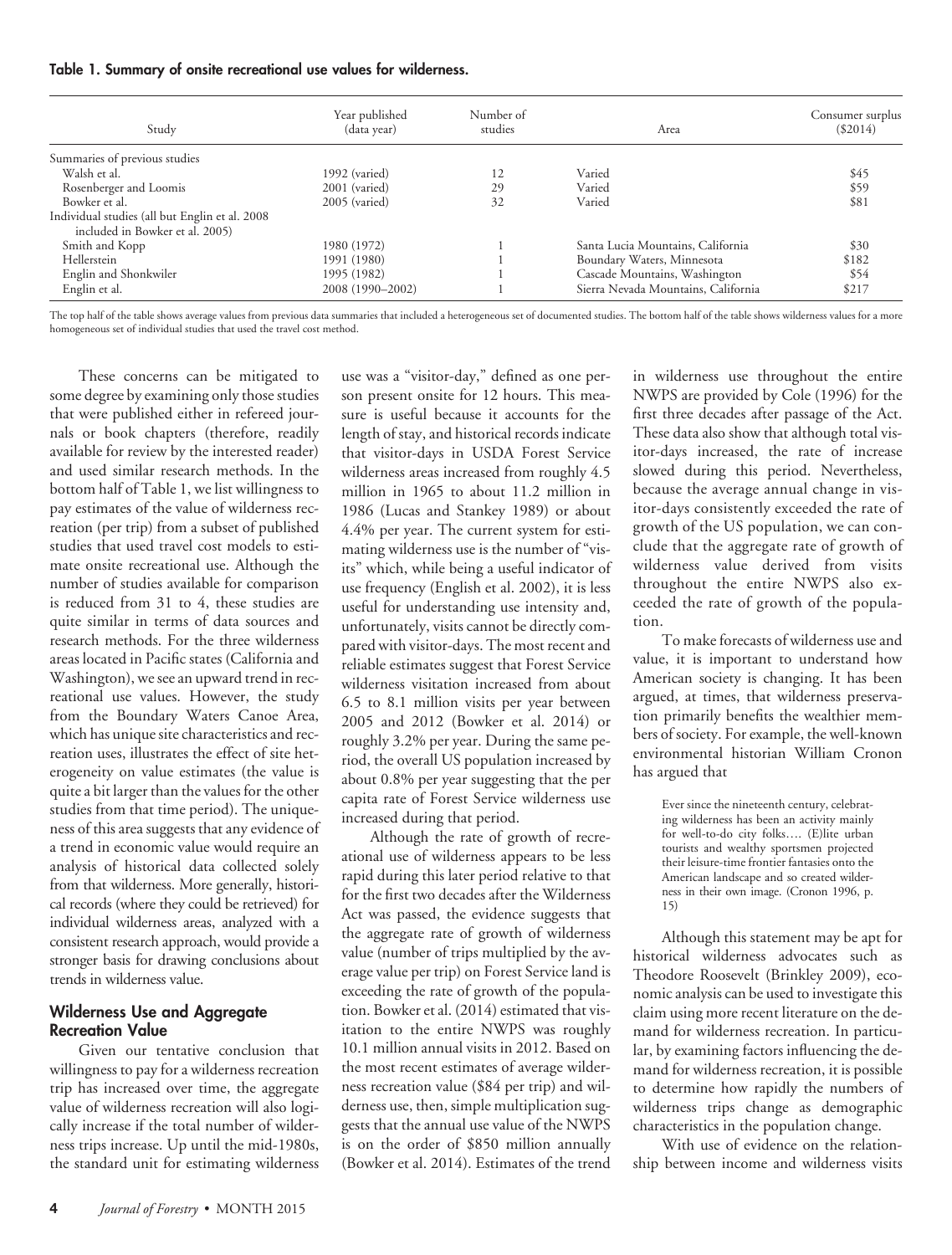| Study               | Year published<br>(data year) | Wilderness area(s)                                         | Value type                       | Annual household<br>WTP    | $WTP$ per 1,000 ac       |
|---------------------|-------------------------------|------------------------------------------------------------|----------------------------------|----------------------------|--------------------------|
| Walsh et al.        | 1984 (1980)                   | 10 million ac $(CO)$                                       | Option; existence; bequest (sum) | \$27; \$32; \$33; (\$92)   | $(\$0.01)$               |
| Barrick and Beazley | 1990 (1983)                   | Washakie (WY)                                              | Option                           | \$110 onsite; \$22 offsite | \$0.11\$0.02             |
| Pope and Jones      | 1990 (1986)                   | 1.9 million ac $(UT)$                                      | Option; existence; bequest (sum) | (S114)                     | \$0.06                   |
| Gilbert et al.      | 1992 (1990)                   | Lye Brook (VT)                                             | Option; existence; bequest (sum) | \$2; \$3; \$6(11)          | (S0.61)                  |
| Diamond et al.      | 1993 (1991)                   | Selway Bitteroot (ID); Washakie<br>(WY); Bob Marshall (MT) | Option; existence; bequest (sum) | (\$87; \$52; \$64)         | (\$0.06; \$0.05; \$0.06) |
| McFadden            | 1994 (1990)                   | Selway Bitteroot (ID)                                      | Option; existence; bequest (sum) | (578)                      | (\$0.06)                 |

All values are based on responses to open-ended willingness to pay (WTP) questions. WTP values in parentheses (\$) are total preservation values. (Updated and modified from Bowker et al. 2005.)

(specifically, income elasticity) provided in Smith and Kopp (1980, p. 70) and in Englin et al. (2008, p. 203–204), it is reasonable to conclude that the demand for wilderness recreation has increased more rapidly for lower income classes than for higher income classes during the three decades spanned by these two studies. However, a more nuanced story emerges when wilderness use data reported in the National Survey on Recreation and the Environment are evaluated for the influence of demographic characteristics (Bowker et al. 2006). That analysis suggests that race (black), ethnicity (Hispanic), immigrant status, age, and urban dwelling are negatively correlated with wilderness use, whereas education, income, and gender (male) are positively correlated. Using census data to forecast these population characteristics into the future, the authors concluded that although total wilderness use will continue to increase, per capita wilderness use will decline over time.

### **Wilderness Attribute Values**

In addition to the wilderness economic studies described above that focus attention on the overall (or holistic) estimates of recreational use value (Table 1), we note that other methods have been used to estimate willingness to pay for specific wilderness attributes. We can think of wilderness ecosystems as settings for ecological processes (or production functions) that produce intermediate (e.g., food webs) and final (e.g., viewing wildlife) ecosystem services (Figure 1). Economic values are generally ascribed to final ecosystem services (or, equivalently, ecosystem attributes) that people care about (Johnston and Russell 2011). An early example of this approach to wilderness valuation used the hedonic travel cost modeling approach to estimate the value of wilderness attributes such as rock and ice, tree species, and tree size (Englin and Mendelsohn 1991, Pendleton et al. 1998). An alternative

approach is to use choice experiments (Holmes and Adamowicz 2003) to value wilderness characteristics (Lawson and Manning 2003). Although wilderness ecosystems are not generally subject to management interventions, a greater understanding of the value of specific recreational services could help wilderness managers make decisions regarding issues such as where to conduct fire suppression or risk reduction activities (Baerenklau et al. 2009), where to locate trails and campsites, and how to manage access to ecologically sensitive areas.

#### **Wilderness Passive Use Values**

Federal agencies were much slower to adopt offsite passive use values such as option, existence, and bequest values of wilderness into their economic analyses. In part this was because passive use values are more controversial since they are not observed in actual behavior and must be measured using stated preference methods such as the contingent valuation method or choice experiments. Despite the critical views of some economists (Diamond et al. 1993), this was an active area of research during the 1980s and 1990s and used to estimate the damages from high profile events such as the Exxon Valdez oil spill in Alaska (Carson et al. 2003).

The study of Walsh et al. (1984) in Colorado represents the first attempt to apply the contingent valuation method to measure option, existence, and bequest values of existing and potential wilderness areas. That study varied the amount of wilderness protection from 1.2 million acres (existing at the time of the study) to 10 million acres. Soon thereafter, Barrick and Beazley (1990) focused attention on a single component of passive use value, option value, for an existing wilderness in Wyoming that was threatened with proposed oil and gas drilling. Pope and Jones (1990), in the only study of potential BLM wilderness, estimated Utah residents' willingness to pay for designation

of alternative quantities of BLM land as wilderness varying from 1.9 million acres (the BLM preferred alternative) to 16 million acres (the Earth First alternative). These authors surveyed both onsite users of the wilderness as well as sampling the general population. The only study of total economic value of eastern US wilderness was conducted by Gilbert et al. (1992), who estimated the value of preserving Lye Brook wilderness (about 18,000 acres) in Vermont. The studies of Diamond et al. (1993) and McFadden (1994) were quite similar in that they estimated passive use values for western wilderness areas that they proposed would be subject to future logging if adequate funds were not obtained to preserve them as wilderness. These wilderness areas ranged in size from about 700,000 acres (the Washakie Wilderness, Wyoming) to more than 1 million acres (the Selway Bitteroot Wilderness, Idaho, and the Bob Marshall Wilderness, Montana).

Table 2 summarizes the passive use value studies of wilderness to date. As can be seen, some studies provided individual estimates of option, existence, and bequest values, whereas other studies simply reported preservation values, which are the sum of the three sources of passive use value. In most of the Western states, passive use values are generally similar, and there does not appear to be any trend, either increasing or decreasing, in passive use value over the time span during which these studies were conducted (1980 –1991). However, the data broadly suggest that passive use values increase at a decreasing rate as wilderness size increases (known to economists as "external scope"). For example, the passive use value for the Lye Brook wilderness (18,122 acres) is about  $$0.61$  household<sup>-1</sup> 1,000 acres<sup>-1</sup>. In contrast, the passive use value for wilderness areas roughly 1–2 million acres in size range from  $$0.02$  to  $$0.06$  household<sup>-1</sup> 1,000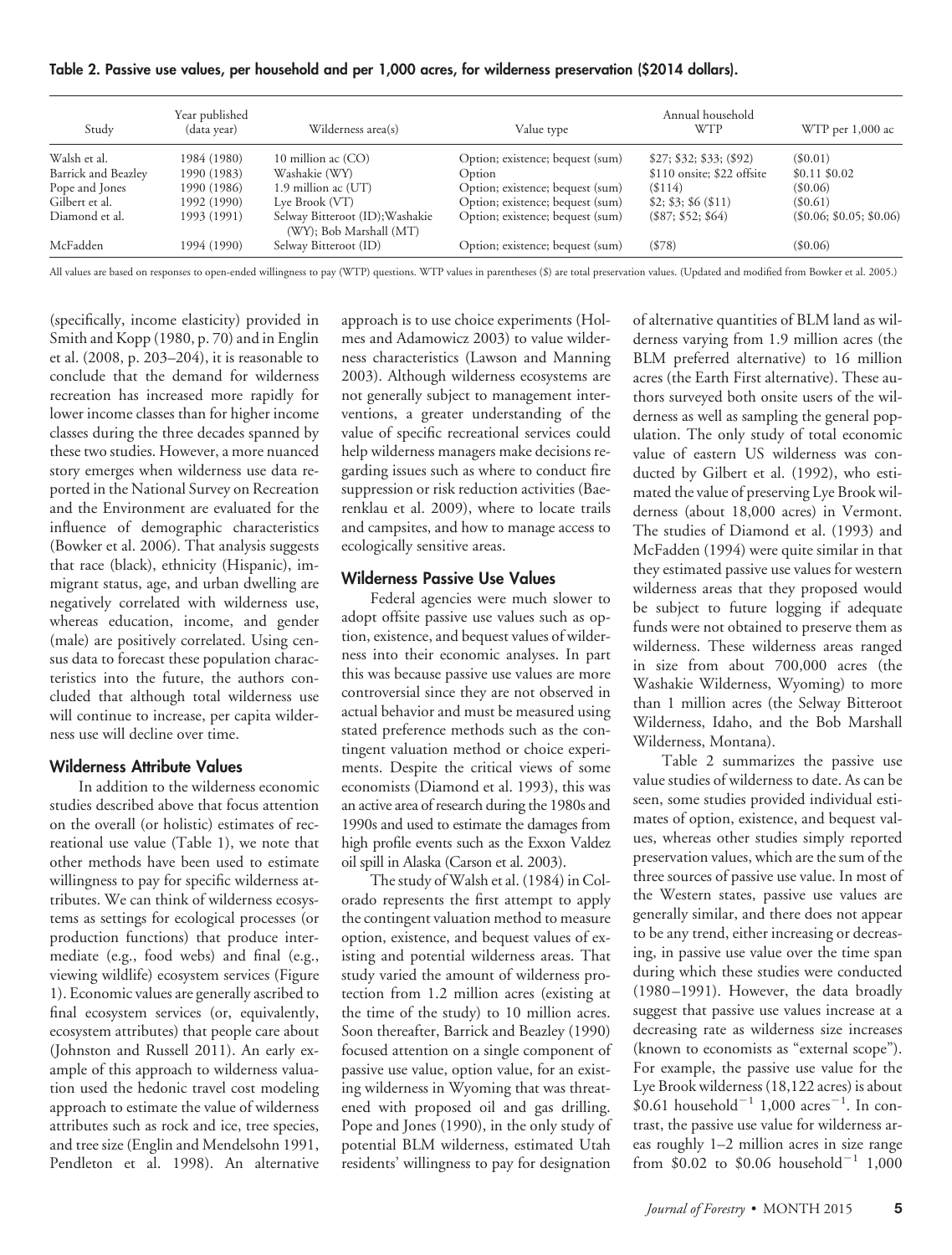$\arccos^{-1}$ . Furthermore, the passive use value for protecting 10 million acres in Colorado is about \$0.01 household<sup>-1</sup> 1,000 acres<sup>-1</sup>. We also note that both studies that estimated passive use values for varying amounts of potential wilderness (known as "internal scope") also found that values increased at a decreasing rate as the area of wilderness preserved was increased (Walsh et al. 1984, Barrick and Beazley 1990).

Empirical research focused on estimating passive use values of wilderness has dropped off in recent years, in part perhaps due to fewer politically charged debates regarding high-profile wilderness areas. As can be seen from Tables 1 and 2, the use values (per trip) and nonuse values (per household) associated with wilderness areas are fairly similar, at least to an order of magnitude. However, one aspect of great importance when considering passive use value is that consumers do not compete for them. Everyone can have a passive use value, and those values are additive. If the average household in the United States was willing to pay \$1.00 per year to preserve the Boundary Waters Canoe Area Wilderness, for example, then that would amount to roughly \$115 million per year in passive use value for a single wilderness area. As such, even the smallest passive use values per household shown in Table 2, when multiplied by the more than 100 million households in the United States, result in estimates of passive use values that are several billion dollars in magnitude. Given the potential contribution that passive use value makes to the TEV of wilderness and that the most recent estimates of passive use value were made more than 20 years ago, we suggest that is time to update estimates of these values.

## **Wilderness Value Spillovers to Nearby Residential Property Owners**

Drawing on a brief passage in Krutilla and Fisher (1975, p. 25), it is clear that these authors understood that living close to a wilderness area may confer positive benefits or externalities:

> The scenery within a tract of wildlands, for example, may represent…a source of private ownership externality as seen from a point outside the boundary of the tract….

Despite the intuitive nature of this concept, the data and economic tools required to estimate the value of these external benefits have only recently become readily available. In apparently the first study of its kind, using the well-known hedonic property value method, Phillips (2000, 2004) concluded that residential property values are higher in towns with and/or closer to designated wilderness (Big Branch, Breadloaf, Bristol Cliffs, George D. Aiken, Lye Brook, and Peru Peak) in the Green Mountain National Forest (Vermont). Furthermore, he forecasted that, if passed into law, proposed additions to the Green Mountain National Forest wilderness acreage (some 78,870 acres) would add between \$1 million and \$2 million per year to the value of properties that would be located closer to wilderness.

It is important to note that value enhancement from nonwilderness (but still publicly owned and managed) acreage in the same study region was not found. Specifically, and as indicated from parallel versions of Phillips' model, neither the presence of, amount of, nor distance to undifferentiated national forest acreage was significant in explaining variations in residential land prices. The study does not reveal *why* wilderness has the discernible positive effect (the permanence and degree of protection or the fact that wilderness tends to be designated around charismatic landscape features (e.g., Bristol Cliffs) or popular recreational amenities (Lye Brook Falls), but it does show that designated wilderness influences land prices in a way that simple public ownership does not.

The passage of the New England Wilderness Act of 2006, which added 34,875 acres of wilderness (including the Glastenbury and Joseph Battell wilderness areas) provided a "natural experiment" for testing the hypotheses that, given the initial extent of protected wilderness within a rural landscape, additional wilderness will further enhance nearby property values. The results of subsequent empirical analysis were highly consistent with the previous findings of Phillips' (2000, 2004). Specifically, the presence of wilderness in a town increased the value of residential property by roughly 19% (an increase in implicit price per acre of \$20,190 in 2010 dollars). And for every 0.62 mile closer to a wilderness boundary, the market value of residential properties increased by 0.48% (\$525 per acre on average).

A second economic study of the benefits of living close to a wilderness area was conducted in New Mexico (Izón et al. 2010). Although that study focused on the economic value of protecting inventoried roadless areas, the authors needed to control for the presence of wilderness areas so that the two types of land use would not be conflated in their analysis. The authors found that for each percent increase in wilderness land per Census tract, housing prices increased by 0.64 –1.19% (depending on the model that was estimated).

Although the empirical results provided by these two studies are suggestive, it would be informative to repeat this type of economic analysis in other diverse landscapes to gain a deeper understanding of the factors that influence, positively or negatively, the value of residential properties that are located near wilderness areas. On the one hand, it is possible (even likely) that proximity to wilderness, in some situations, does not contribute to private property values. This might be the case where open space is abundant and population is minimal. On the other hand, situations such as that reported in the Vermont study suggest that wilderness may contribute substantially to property values where wilderness is relatively scarce and population is relatively dense and affluent.

# **Economic Impacts and Contributions of Wilderness Areas**

Wilderness areas in the United States have a cascading economic impact on surrounding regional economies as wilderness recreation users purchase local goods and services. Wilderness also attracts entrepreneurs, retirees, and businesses looking to improve their quality of life by being closer to the scenic and recreational opportunities provided by wilderness. This type of amenity migration may, in fact, may be a relatively recent social dynamic that enhances residential property values (as discussed above). Economic impacts from wilderness recreation are usually described in terms of jobs and income in local communities.

## **Wilderness Visitor Expenditures**

Wilderness visitors come to enjoy hiking, fishing, and many other recreation activities in wilderness areas. Some visitors are local, whereas others travel from far distances. Some visitors just go in for a day trip, whereas others spend multiple days in a wilderness. Wilderness visitors spend money in the gateway regions on food, fuel, lodging, and gear. Thus, an understanding of wilderness visitor expenditures is needed to know how much money is spent on these activities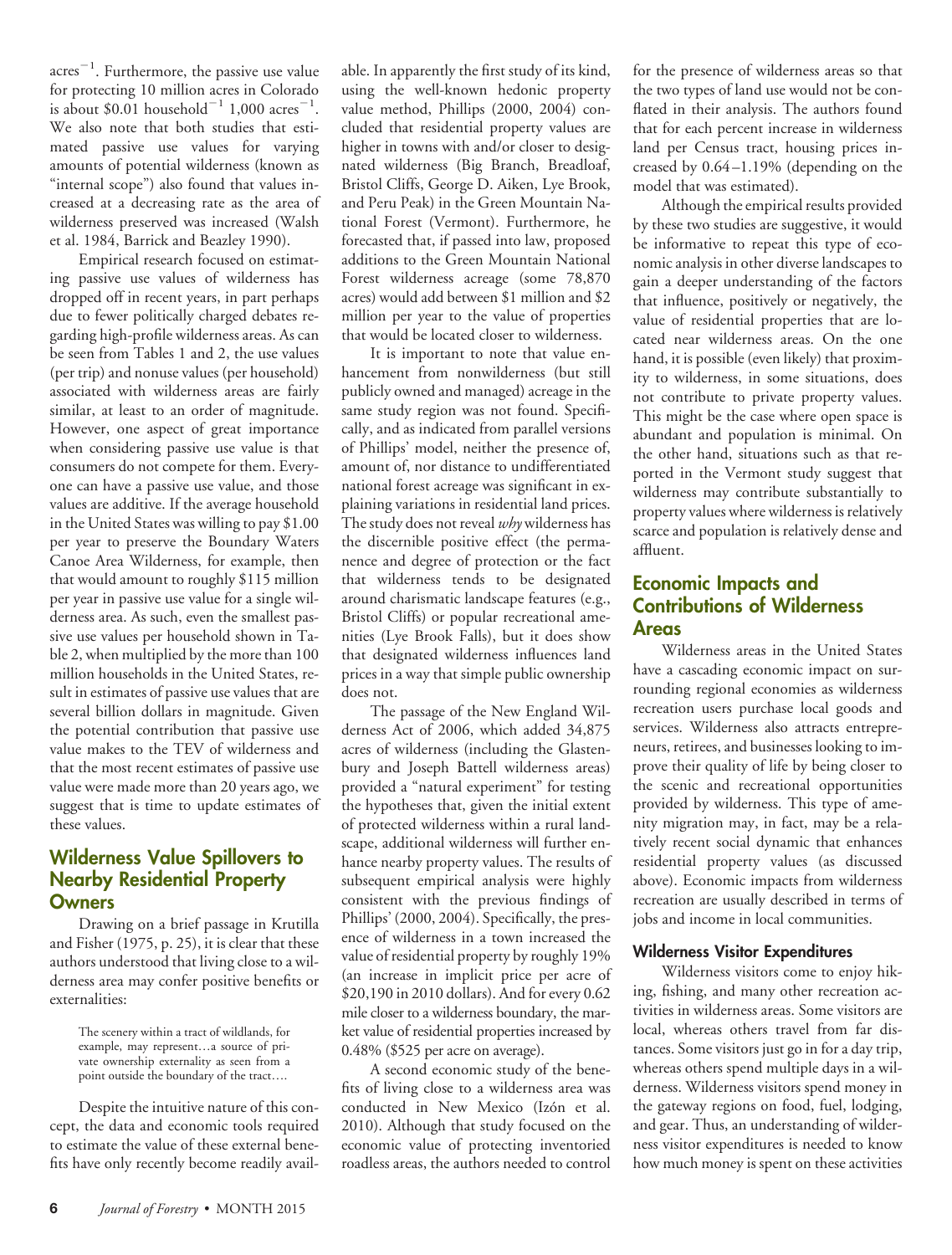and which industries are most affected by this spending. In economic impact/contribution analyses, visitor spending for goods and services in particular sectors (restaurants, fuel, and other expenditures) ripples through local economies to produce economic activity in other economic sectors. These expenditures represent final demand for economic goods known as indirect and induced effects.

To understand wilderness economic contributions, an example of a guiding outfit can be helpful. The direct effect is represented by the wilderness visitor's expenditure to purchase a guided trip. Indirect effects represent purchases made by suppliers of direct services to wilderness visitors (in this case the outfitters and guides) such as food, equipment, and administrative overhead, necessary to provide the overall final service. Induced effects include the recirculation of guides' incomes, as they spend money locally on dining, entertainment, and other expenditures. The calculation of additional indirect and induced effects of economic contributions is known as a multiplier effect.

There has been little empirical investigation of the market contributions of wilderness as a whole (nationwide) or to proximate communities. Although there have been reports of visitor expenditures for recreational activities often pursued in the backcountry (e.g., White and Stynes 2008), we are aware of only a few studies investigating the economic impacts of visitor expenditures for specific wilderness areas (Moisey and Yuan 1992, Keith and Fawson 1995). These studies found modest contributions by wilderness visitors to regional economies, ranging from \$50 –\$65 per visitor per day in 2014 dollars (adjusted for inflation). Loomis and Richardson (2001) provided a brief extrapolation of wilderness visitor expenditures to a national input-output model and found that expenditures were responsible for approximately 27,000 jobs nationally when multiplier effects were included. Rudzitis and Johnson (2000) and Rosenberger and English (2005) both illustrated approaches for estimating employment and income effects stemming from wilderness visitor expenditures and summarized case studies. A common theme identified by these two summary reports is that wilderness visitor expenditures are typically lower, on average, than visitor expenditures for different forms of outdoor recreation outside of wilderness areas, and total visitation to wilderness is

also typically lower than visitation to other public lands. However, as total visits to wilderness have been increasing (as described above), it is reasonable to conclude that aggregate visitor expenditures have been increasing as well.

## **Wilderness and Regional Economic Development**

Wilderness can have a number of community economic impacts beyond just those associated with local visitor expenditures. Power (1992) emphasizes how wilderness can be important to proximate residents and communities and how wilderness can be important in attracting both businesses and population to a particular area (often referred to as amenity migration). Still other economic impacts occur as property values are enhanced and county and local tax bases increase, given the desirability to live near wilderness (Phillips 2000, 2004, Izón et al. 2010). Therefore, Power (1992) urges economists to include these "other" community economic impacts of wilderness when effects are calculated.

There have been general (Rosenberger and English 2005) and empirical examinations of the regional economic effects of wilderness in terms of determining the net effect on the economy (i.e., not tracking the ripple effects of visitor spending but rather seeing if the designation of wilderness had a positive or negative effect on overall regional economies). Duffy-Deno (1997) found no statistical relationship between the amount of wilderness and employment levels for rural Western counties. Holmes and Hecox (2004), on the other hand, found a positive correlation between the presence of wilderness and employment, population, and income growth for rural Western counties from 1970 to 2000 and attributed this growth to increased investment income and self-employed income.

Similar results have been found for all types of protected federal lands in the West (Lorah and Southwick 2003). These findings suggest that along with direct recreation and tourist expenditures from wilderness visitors, communities near (some) wilderness areas also experience increased economic activity from amenity migrants wanting to relocate to their region, bringing investment and business income with them. Likewise, general structural changes in the US economy and particularly in the Western United States have led to dramatic reductions in employment in extractive in-

dustries, with corresponding dramatic increases in services and manufacturing (Power 1996a). These structural changes have had implications in terms of more people seeking environmental amenities in general (Rasker 1993) and specifically for environmental amenities provided by wilderness (Power 1996b).

## **Conclusions and Future Research Needs**

During the first few decades after the passage of the Wilderness Act, a number of contentious environmental issues came to the attention of the American public, such as the proposed development of hydroelectric dams in Hells Canyon along the lower Snake River. These threats to pristine natural environments motivated a cadre of economists to develop a new set of concepts and tools that could be used to quantify the economic benefits derived from preserving amenity resources. Applications of these new economic methods were persuasive and, for example, contributed to arguments that ultimately led to the defeat of the High Mountain Sheep dam proposal in Hell's Canyon. In subsequent decades, these economic tools have been refined and applied to a variety of wilderness settings.

Congressional designation of wilderness causes trade-offs to be made between the benefits and costs of wilderness preservation. Among the costs of wilderness preservation are the losses of traditional activities and livelihoods (Freedman 2002) as well as the foreclosure of potential future employment opportunities that could result from resource extraction (Foley 1998). The balancing of costs and benefits is partly an economic issue and also involves considerations of economic equity and cultural integrity as many wilderness visitors arrive from distant locations.

Our synthesis of wilderness economics literature has sought to discern underlying trends in wilderness use, value, and economic impacts with the intent of identifying future research needs that could better inform decisionmaking. An overall conclusion is that much of the wilderness economics literature is very dated and therefore limits what other specific conclusions might be made about long-term trends. Although new data sources that can help address this shortcoming, such as the USDA Forest Service Visitor Use Permit System and National Visitor Use Monitoring System are becom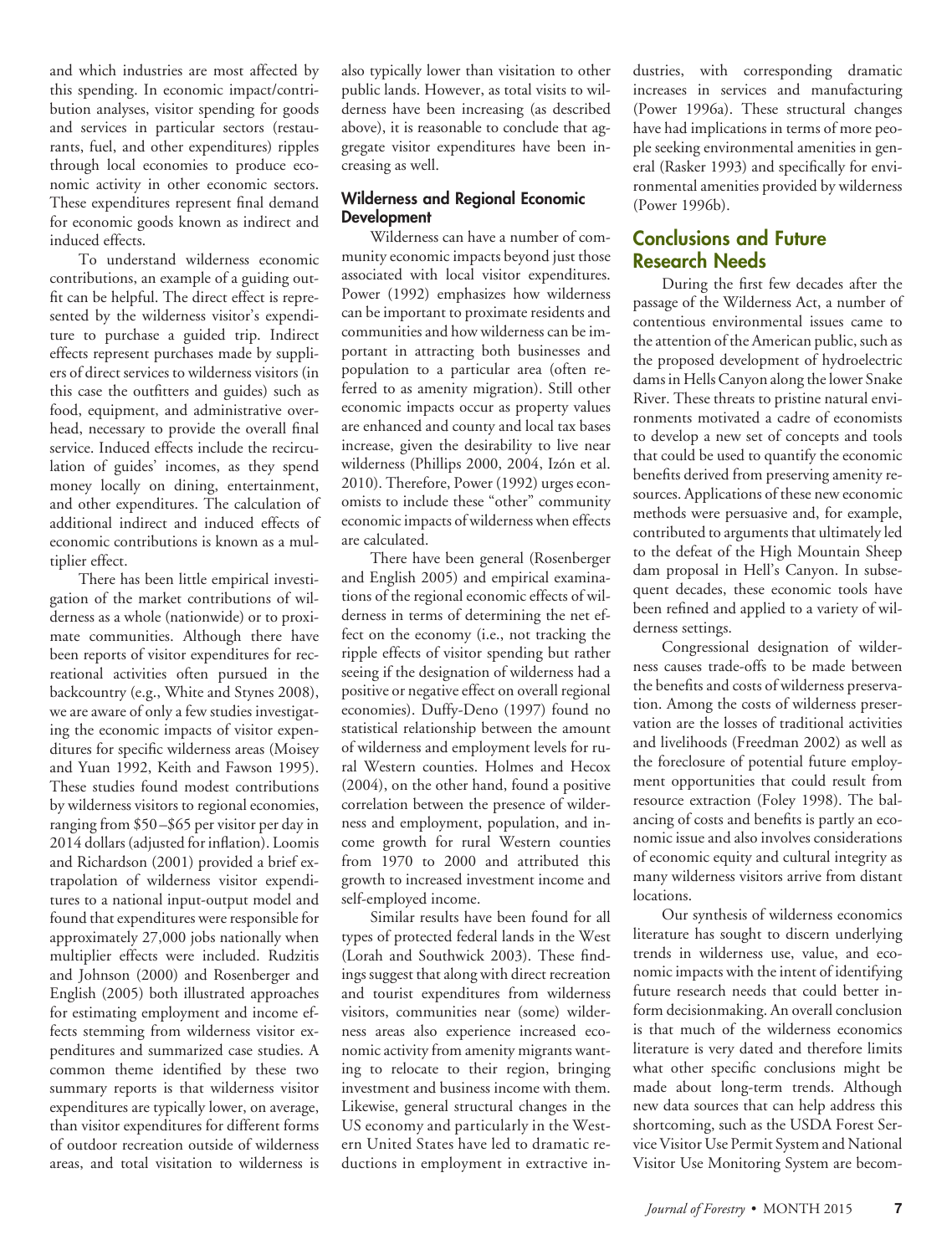ing available, capacities for monitoring visitor use data by other agencies with wilderness responsibilities are more limited.

Nevertheless, given the evidence presented in the wilderness economics literature, it is apparent that total wilderness use has increased dramatically since the signing of the Wilderness Act. Although the rate of growth of participation in wilderness recreation has slowed during the past decade relative to that in the first two decades after passage of the Act, the growth rate of participation during the past decade has exceeded the growth rate of the US population. Consequently, it is anticipated that wilderness participation will continue to increase into the foreseeable future.

More than 30 studies have estimated the benefits of wilderness preservation in the United States, and scrutiny of these studies demonstrated that the willingness to pay for a wilderness trip has not declined over time and has probably increased. Multiplying the growth in wilderness trips by a constant or increasing value per trip results in an increase in the aggregate value of wilderness recreation over the past five decades. However, the demographic characteristics of wilderness users appear to be changing. Forecasts of future wilderness use strongly depend on who visits wilderness areas and how those segments of the population will change in the future. Some studies have suggested that wilderness visitation per capita will decline in the future.

Our economic synthesis also suggests that wilderness areas stimulate economic impacts within local and regional communities. Although the contribution of wilderness to economic growth in wilderness gateway communities is probably smaller than that for other outdoor activities (such as motorized recreation), the amenity value of wilderness appears to be attracting migrants to residential communities located near wilderness areas. Although not much is known about this phenomenon, a few studies have demonstrated that people are willing to pay more to live in the proximity of wilderness areas. Wilderness amenity migration can influence local taxes as well as expenditures for goods and services. A growing concern in some communities is how amenity migration affects the existing population of local residents who may be negatively impacted by increasing property values.

In conducting this synthesis, several issues deserving future wilderness economic research became apparent. First, an overall

increase in future wilderness use will probably increase congestion. Thus, it would be useful to understand the human carrying capacity of wilderness areas, how wilderness visitors' willingness to pay changes as that capacity is approached, and how limits on visitation might be most equitably established by wilderness managers. Second, designation of new wilderness areas might increase visitation to those areas, so understanding this dynamic could help forecast future use. Third, the demographic characteristics of wilderness users are changing, although very little is known about the relationship between user characteristics and how those segments of society are changing. Research in this area would help management agencies better predict future levels of wilderness use. Fourth, although our literature review suggested that the willingness to pay for a wilderness trip has increased over time, more rigorous tests of this hypothesis (especially across heterogeneous landscapes) would help wilderness management agencies gain a better understanding of long-run social trends that may affect agency planning and expenditures. Fifth, evidence is growing that wilderness areas convey offsite benefits to some residents of gateway communities. A better understanding of where these positive spillover effects are occurring and why they are occurring could help planning efforts in gateway communities. Sixth, because ecological processes found in wilderness areas might be dramatically altered by a changing climate, it is essential to understand how wilderness users respond to natural disturbances, which are anticipated to become more severe in the near future. Although the ultimate economic research question concerns the overall level of wilderness protection that is socially optimal, addressing the questions posed here would take us a long way toward finding that answer.

## **Literature Cited**

- BAERENKLAU, K.A., A. GONZÁLEZ-CABÁN, C. PAEZ, AND E. CHAVEZ. 2009. Spatial allocation of forest recreation value. *J. For. Econ.* 10:113– 126.
- BARRICK, K., AND R. BEAZLEY. 1990. Magnitude and distribution of option value for the Washakie Wilderness, Northwest Wyoming. *Environ. Manage.* 14:367–380.
- BOWKER, J.M., D. MURPHY, H.K. CORDELL, D.B.K. ENGLISH, J.C. BERGSTROM, C.M. STARBUCK, C.J. BETZ, AND G.T. GREEN. 2006. Wilderness and primitive area recreation participation and consumption: An examination of demographic and spatial factors. *J. Agric. Appl. Econ.* 38(2):317–326.
- BOWKER, J.M., H.K. CORDELL, AND N.C. POUDYAL. 2014. Valuing values: A history of wilderness economics. *Int. J. Wilderness* 20(2):  $26 - 33.$
- BOWKER, J.M., J. HARVARD III, J. BERGSTROM, H.K. CORDELL, D. ENGLISH, AND J. LOOMIS. 2005. The net economic value of wilderness. P. 161–180 in *The multiple values of wilderness*, Cordell, H.K., J.C. Bergstrom, and J.M. Bowker (eds.). Venture Publishing, Inc., State College, PA.
- BRINKLEY, D. 2009. *The wilderness warrior: Theodore Roosevelt and the crusade for America*. Harper Collins, New York. 940 p.
- CARSON, R.T., R.C. MITCHELL, M. HANEMANN, R.J. KOPP, S. PRESSER, AND P.A. RUUD. 2003. Contingent valuation and lost passive use: Damages from the Exxon Valdez oil spill. *Environ. Res. Econ.* 25:257–286.
- CLAWSON, M., AND J.L. KNETSCH. 1966. *Economics of outdoor recreation*. Johns Hopkins Press, Baltimore, MD. 328 p.
- COLE, D.N. 1996. *Wilderness recreation use trends, 1965 through 1994*. USDA For. Serv., Res. Pap. INT-488, Intermountain Research Station, Ogden, UT. 10 p.
- CRONON, W. 1996. The trouble with wilderness: Or, getting back to the wrong nature. *Env. Hist.* 1(1):7–28.
- CURRIE, J.M., J.A. MURPHY, AND A. SCHMITZ. 1971. The concept of economic surplus and its use in economic analysis. *Econ. J.* LXXXI(324):741– 800.
- DIAMOND, P., J. HAUSMAN, G. LEONARD, AND M. DENNING. 1993. Does contingent valuation measure preferences? Experimental evidence. P. 41– 89 in *Contingent valuation: A critical assessment*, Hausman, J.A. (ed.). North Holland, Amsterdam, The Netherlands.
- DUFFY-DENO, K. 1997. The effect of federal wilderness on county growth in the Intermountain Western United States. *J. Region. Sci.* 38(1):109 –136.
- ENGLIN, J., AND R. MENDELSOHN. 1991. A hedonic travel cost analysis for valuation of multiple components of site quality: The recreation value of forest management. *J. Environ. Econ. Manage.* 21:275–290.
- ENGLIN, J., AND J. SHONKWILER. 1995. Estimating social welfare using count data models. *Rev. Econ. Stat.* 77(1):15–112.
- ENGLIN, J., T.P. HOLMES, AND J. LUTZ. 2008. Wildfire and the economic value of recreation. P. 191–208 in *The economics of forest disturbances*, Holmes, T.P., J.P. Prestemon, and K.L. Abt (eds.). Springer, Dordrecht, The Netherlands.
- ENGLISH, D.B.K., S.M. KOCIS, S.J. ZARNOCH, AND J.R. ARNOLD. 2002. *Forest Service national visitor use monitoring process: Research method documentation.* USDA For. Serv., Gen. Tech. Rep. SRS-GTR-57, Southern Research Station, Asheville, NC. 14 p.
- FLORES, N.E. 2003. Conceptual framework for nonmarket valuation. P. 27–58 in *A primer on non-market valuation*, Champ, P.A., K.J. Boyle, and T.C. Brown (eds.). Kluwer Academic Publishers, Dordrecht, The Netherlands.